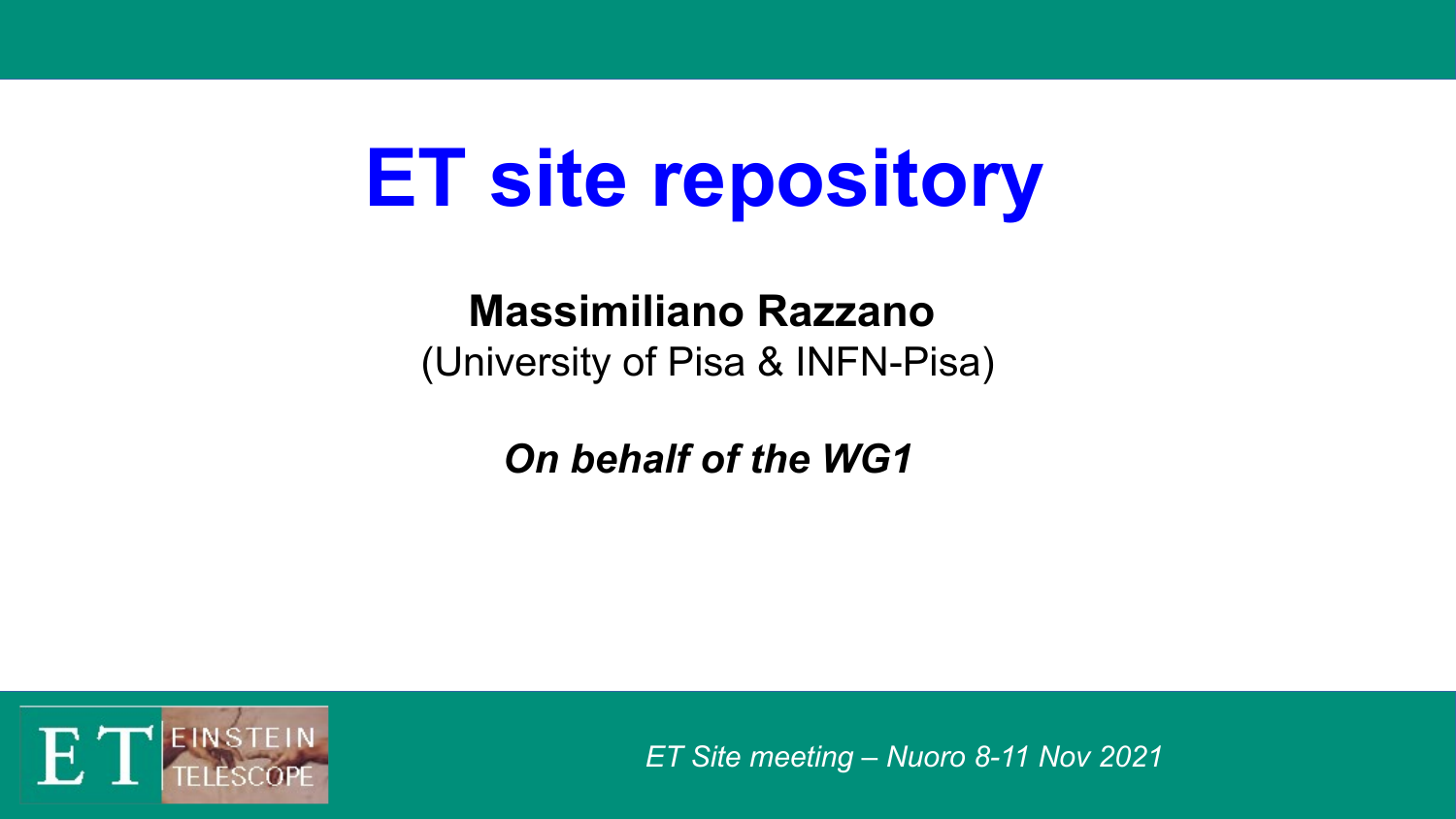

# **Main goals**

## **Data repository**

- Have a place to store the data
- Accessible from the site and other places
- Doing some interactive analysis

## **• Software repository**

- Standard development tools online
- Software versioning
- Developers groups etc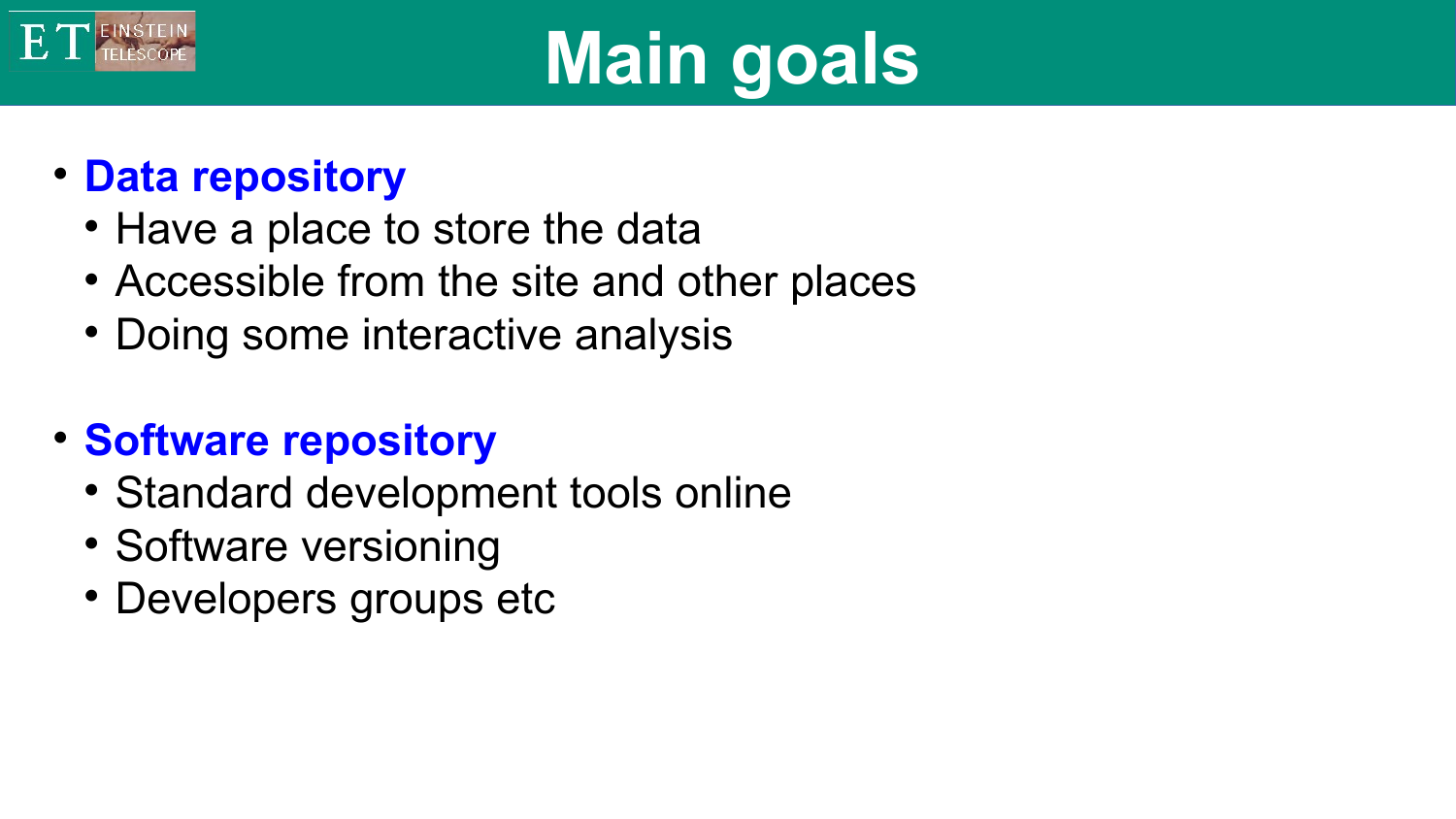

## **Developed on Github**

- Git-based, (almost) easy to use
- Interface with CI tools (e.g. CircleCI)
- Public and (special conditions) private repositories
- Offers great interface with other services (notebooks, overleaf, etc..)

## **Our sw repo**

- Created an ET organization (in Github jargon, shared account for group of projects/developer)
- Everyone in our group can get access (see later)
- Special bonus: private repositories (under unipi license)
- Created some test projects, and group of projects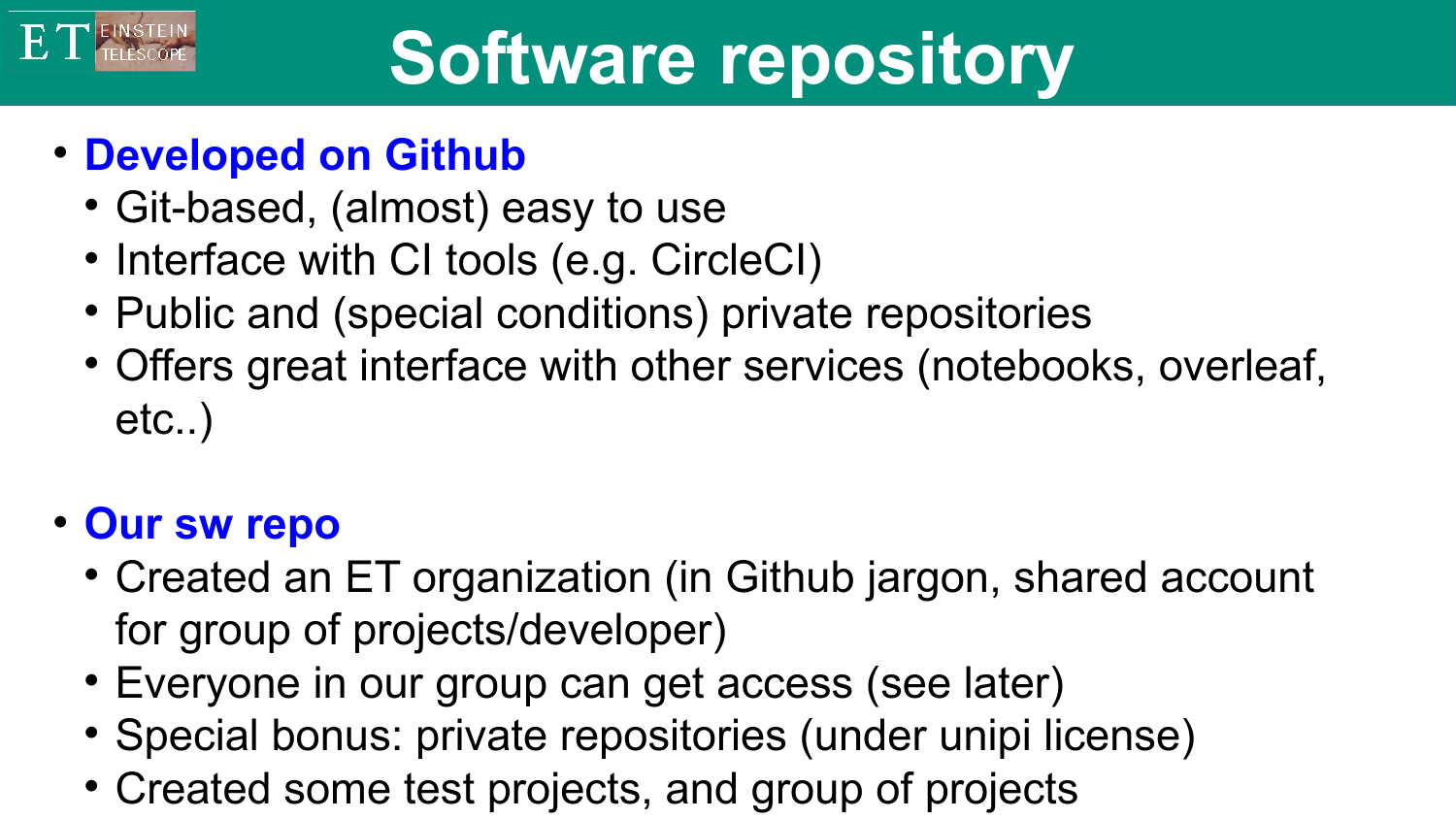

## **Software repository**

## https://github.com/et-sw

| Search or jump to                         | Pull requests Issues Marketplace Explore<br>$\vert$                                      |                                |                                 | $\bullet$ |  |  |  |  |  |
|-------------------------------------------|------------------------------------------------------------------------------------------|--------------------------------|---------------------------------|-----------|--|--|--|--|--|
|                                           | et-sw                                                                                    |                                |                                 |           |  |  |  |  |  |
|                                           | $\Box$ Repositories 5<br>Teams 1   Projects<br>Packages<br>People 4<br><b>₿</b> Settings |                                |                                 |           |  |  |  |  |  |
| Find a repository                         |                                                                                          | Type: All -<br>Language: All - | $\square$ New<br>Customize pins |           |  |  |  |  |  |
| ET software installer                     | et-installer Private                                                                     |                                | Top languages<br>● Python       |           |  |  |  |  |  |
| etsite-wp1 Private<br>Work Package 1      | § 0 ★ 0 ① 0 10 Updated on May 29                                                         |                                | $4 \rangle$<br>People           |           |  |  |  |  |  |
| the company of the company of the company |                                                                                          |                                | Invite someone                  |           |  |  |  |  |  |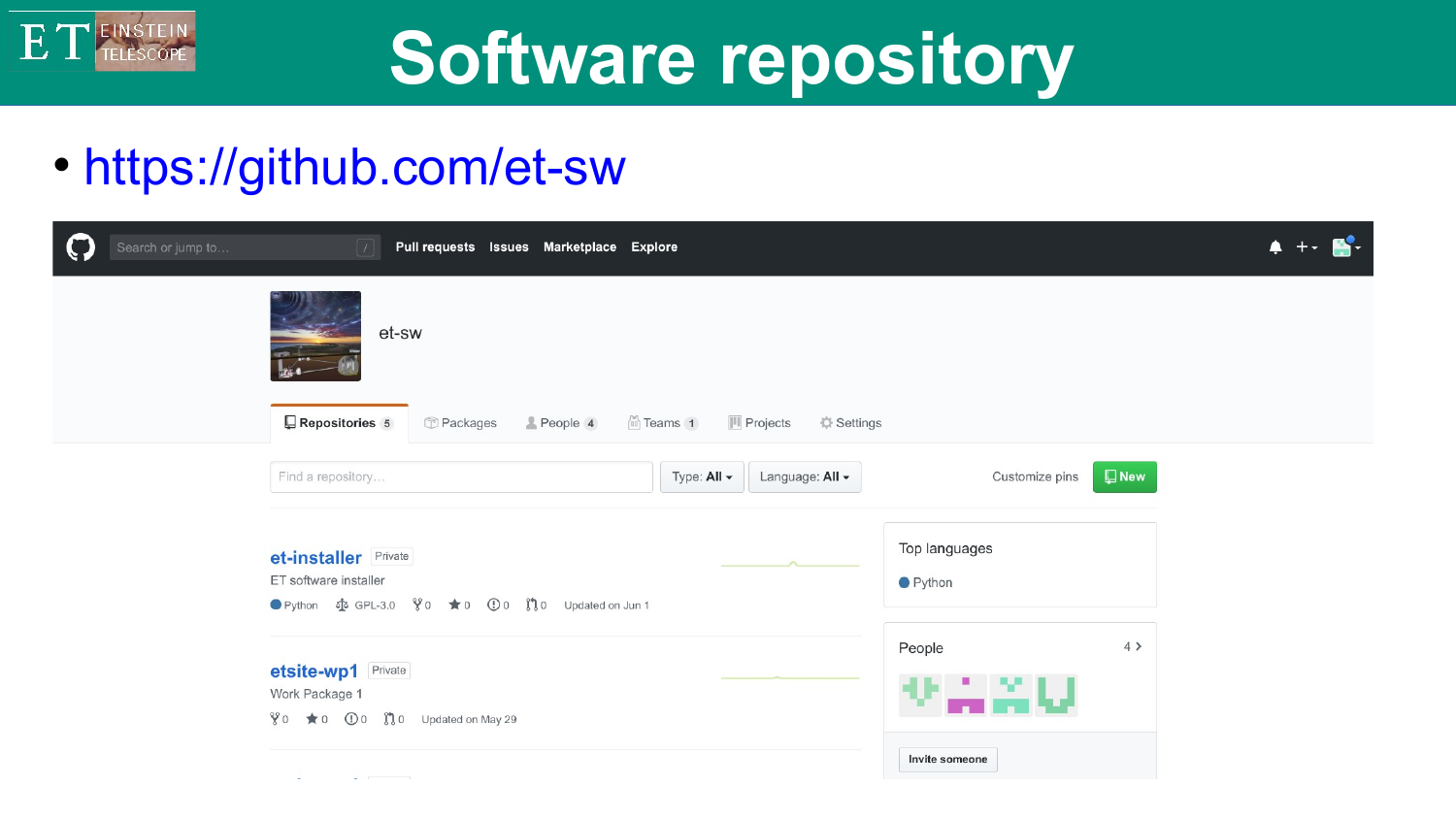

# **Data repository**

- **Virtual machine dedicated to our analysis**
- Hosted @ Computing center of the University of Pisa computing center (request by F. Fidecaro & M. Razzano)
- 8 cores ( $\rightarrow$  upgraded to 16)
- RAM: 16 Gb  $\rightarrow$  upgrated to 32
- Large disk space: 4.6 Tb
- OS: Centos7 64 bit
- Performance can be increased in need, so far so good
- Can be accessed remotely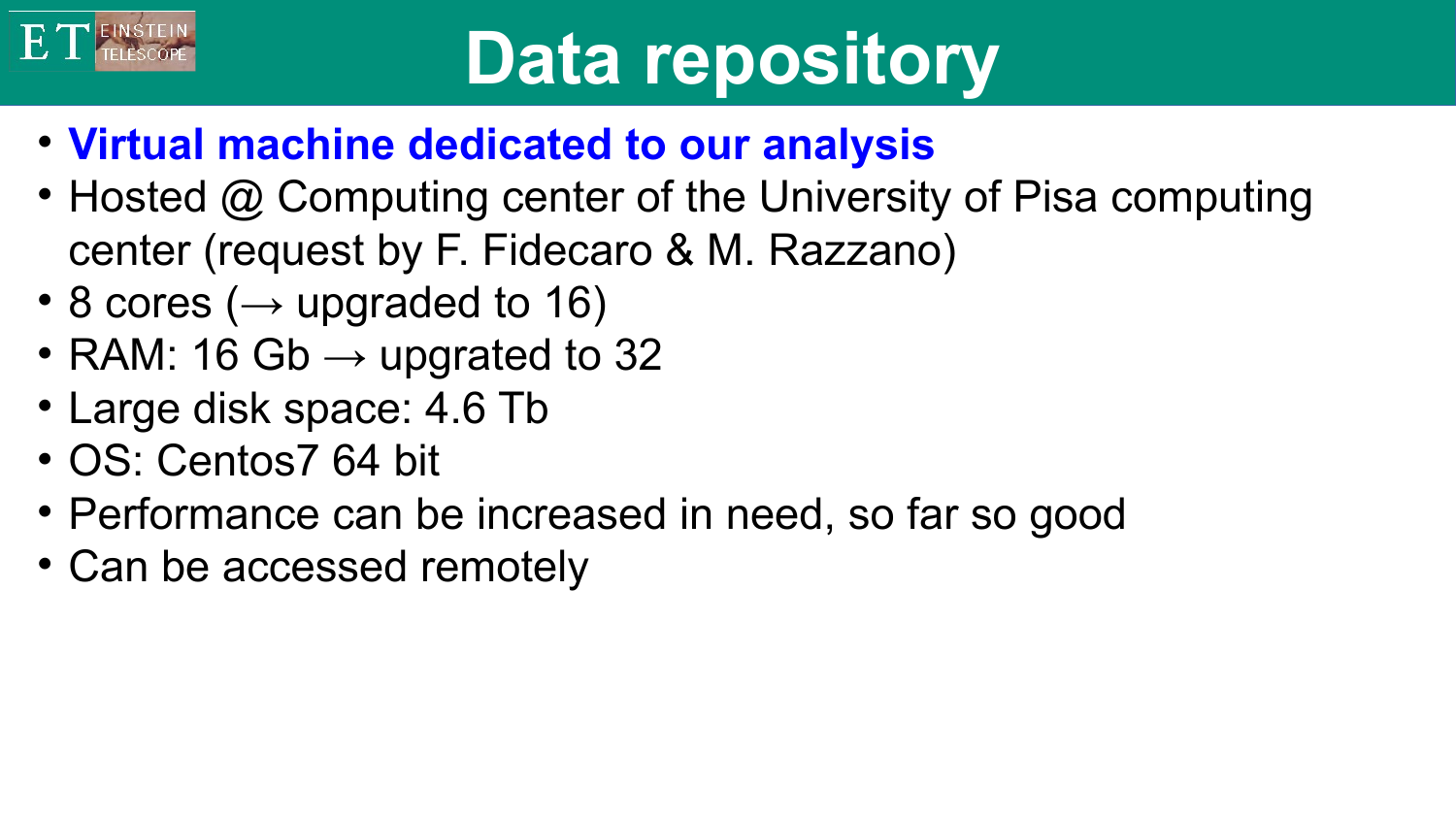## $ET$  EINSTEIN **Data Repository organization (I)**

#### **Data space ( /etrepo)**

- Temporary data-sandbox (writable by users), used to temp store input data
- data-sites: permanent data storage (read only)
	- Automatic script to move from sandbox  $\rightarrow$  data-sites
- Under sandbox and data-sites contains subdir named as sites
	- Names so far present and agreed with Jan: sosenattos, terziet
	- Work to re-organize datasets

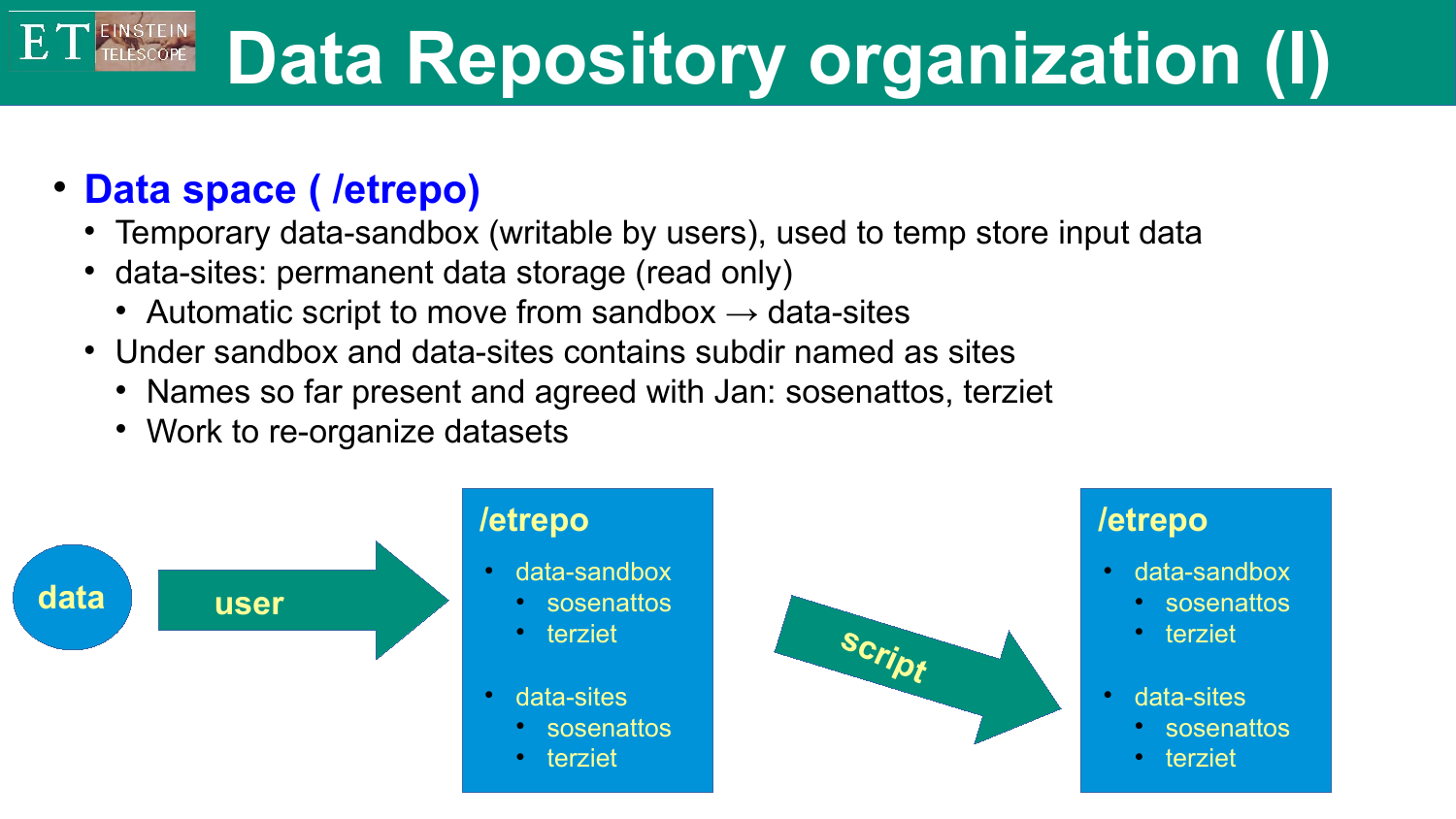## $ET$  EINSTEIN **Data Repository organization (II)**

- **ET software (/etrepo/et-software)**
	- Meant to host general-purpose sw and ET-specific software

- **User work directories** (now under /etrepo/etuser-work/\$USER)
	- Workspace for each user.
	- Use this space for your analysis, not your /home (here you have more space!)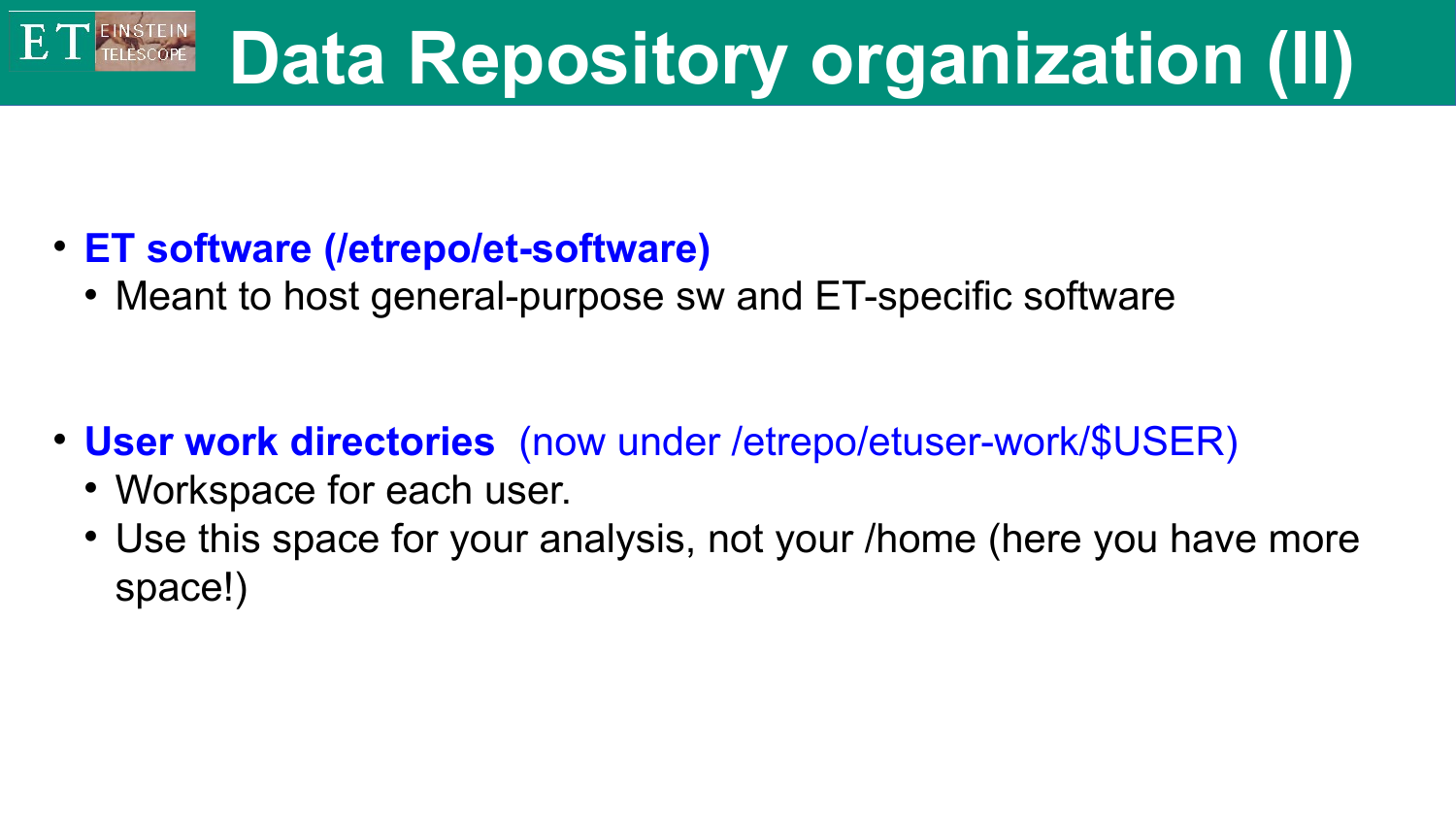## **Interactive notebooks**

- **What about looking at the data?**
	- We have set up a JupyterLab server to allow analysis
	- Each user can access the interface
	- Can run Linux terminal Python IDE, and of course Python Notebooks
	- Using SSL encryption-based protocol

**Accessible at https://etrepo.df.unipi.it:8000**

 $\tilde{\mathbb{C}}$  jupyter

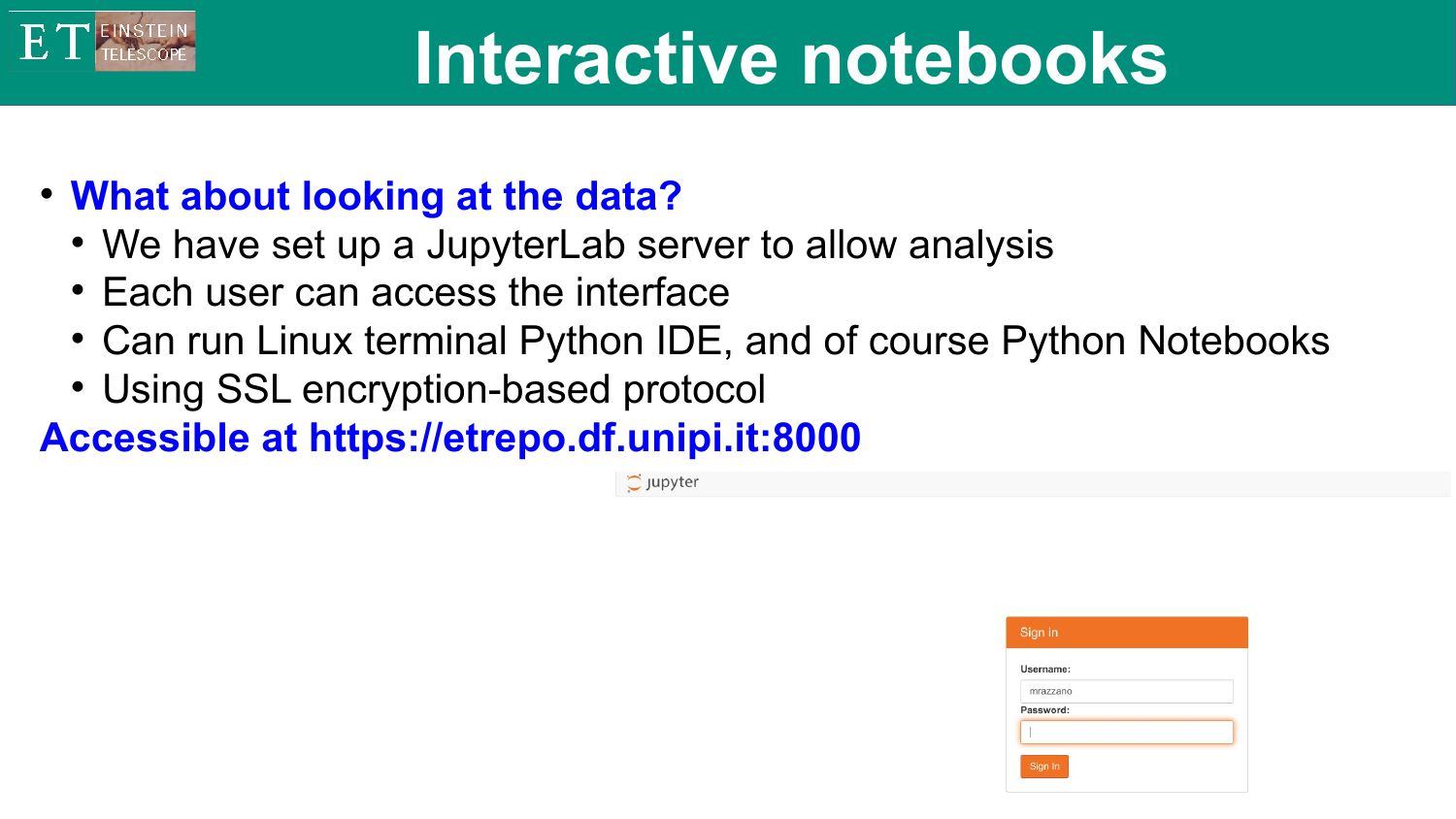## **Interactive notebooks**

## File Manager Workspace

E

| $\overline{\phantom{0}}$<br>$\checkmark$ | File Edit View Run Kernel Tabs Settings Help |                        |                                                                                                                      |
|------------------------------------------|----------------------------------------------|------------------------|----------------------------------------------------------------------------------------------------------------------|
|                                          | $\pmb{\pm}$<br><b>B</b><br>$^{+}$            | $\rm{C}$<br>Z Launcher |                                                                                                                      |
|                                          | $\qquad \qquad \blacksquare$                 |                        |                                                                                                                      |
| $\bullet$                                | Name<br>$\blacktriangle$                     | Last Modified          |                                                                                                                      |
|                                          | $\blacksquare$ data-sites                    | a month ago            | Notebook                                                                                                             |
| ⊕                                        | EinsteinTelescope                            | seconds ago            |                                                                                                                      |
|                                          | et-software                                  | a month ago            |                                                                                                                      |
|                                          | mrazzano-work                                | 2 months ago           | Ë,                                                                                                                   |
| $\Box$                                   | $\Box$                                       | 2 months ago           |                                                                                                                      |
|                                          | $B$ testcron.txt                             | 2 months ago           | Python 3                                                                                                             |
|                                          | Welcome.ipynb                                | a month ago            |                                                                                                                      |
|                                          |                                              |                        | Console<br>$\sum_{i=1}^{n}$                                                                                          |
|                                          |                                              |                        | Ĉ<br>Python 3                                                                                                        |
|                                          |                                              |                        | $s_{-}$<br>Other                                                                                                     |
|                                          |                                              |                        | M<br>튼<br>$\vert \mathbf{s}_{-} \vert$<br>$\Box$<br>Markdown File<br>Terminal<br><b>Text File</b><br>Contextual Help |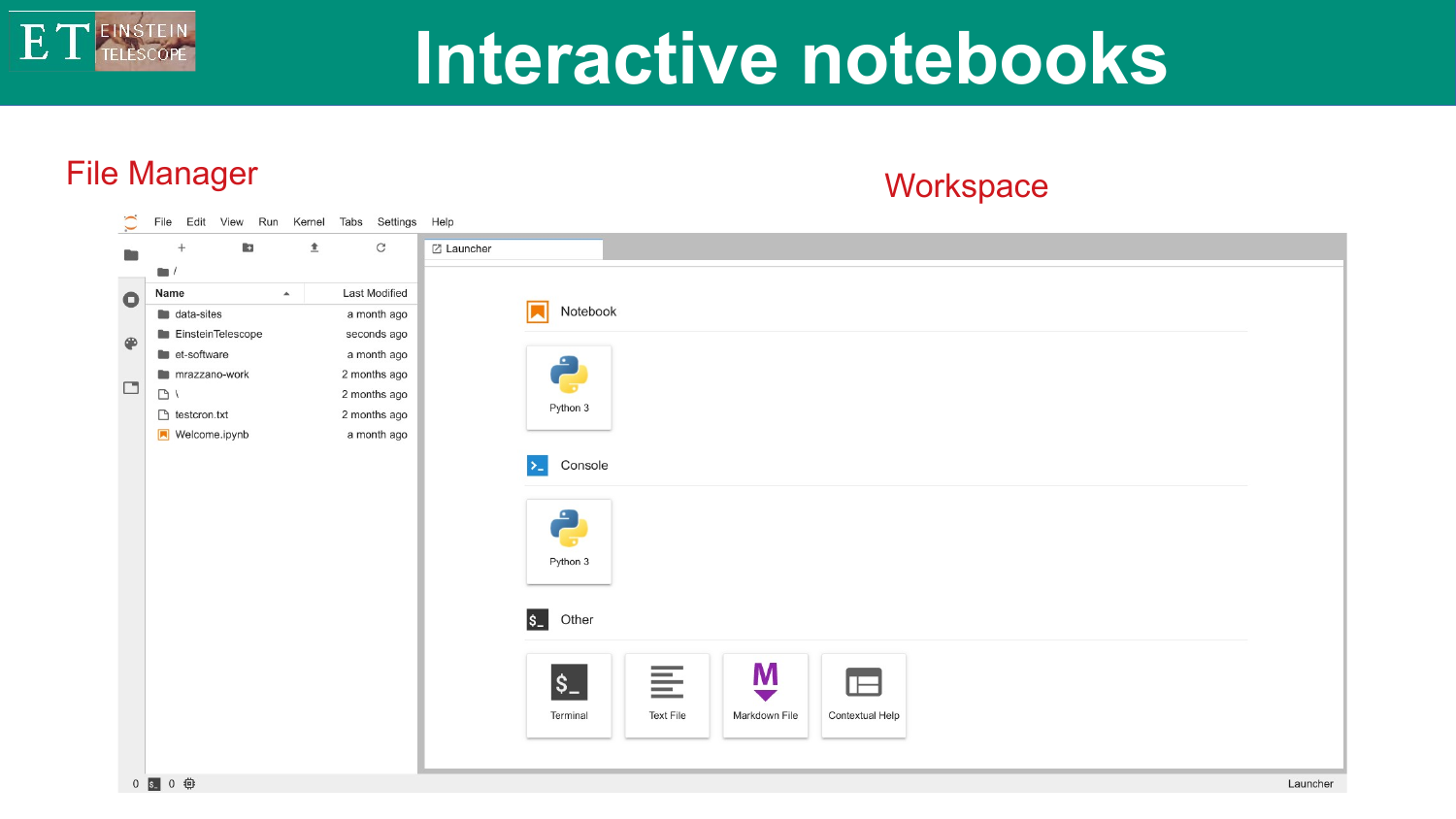

## **Interactive notebooks**

#### Welcome (sample) notebook

|        | Z Launcher                              |                                                                                                                    |           |  | $\times$ |   | <b>N</b> Welcome.ipynb                |              |                                                | $\bullet$ |  |                                                                                    |                       |          |
|--------|-----------------------------------------|--------------------------------------------------------------------------------------------------------------------|-----------|--|----------|---|---------------------------------------|--------------|------------------------------------------------|-----------|--|------------------------------------------------------------------------------------|-----------------------|----------|
| $\Box$ | $+ \times 0 0 \rightarrow \blacksquare$ |                                                                                                                    |           |  |          | C | Code                                  | $\checkmark$ |                                                |           |  |                                                                                    | Python $3$ $\bigcirc$ |          |
|        | $[1]$ : #Test imports                   |                                                                                                                    | import os |  |          |   |                                       |              |                                                |           |  |                                                                                    |                       | $\Delta$ |
|        |                                         | import numpy as np<br>import scipy as sp<br>import pandas as pd<br>import matplotlib.pyplot as plt<br>import obspy |           |  |          |   |                                       |              |                                                |           |  |                                                                                    |                       |          |
|        |                                         | print("All imports are successful!")                                                                               |           |  |          |   |                                       |              |                                                |           |  |                                                                                    |                       |          |
|        |                                         | All imports are successful!                                                                                        |           |  |          |   |                                       |              |                                                |           |  |                                                                                    |                       |          |
|        | [2]: #define some directories           |                                                                                                                    |           |  |          |   | $home\_dir = os.environ['HOME"]$      |              | data_dir = os.path.join(home_dir,"data-sites") |           |  |                                                                                    |                       |          |
|        | [3]: import glob                        |                                                                                                                    |           |  |          |   | glob.glob(os.path.join(data_dir,"*")) |              |                                                |           |  |                                                                                    |                       |          |
|        |                                         |                                                                                                                    |           |  |          |   |                                       |              |                                                |           |  | [3]: ['/home/mrazzano/data-sites/terziet', '/home/mrazzano/data-sites/sosenattos'] |                       |          |
|        | Ŀ                                       |                                                                                                                    |           |  |          |   |                                       |              |                                                |           |  |                                                                                    |                       |          |
|        |                                         |                                                                                                                    |           |  |          |   |                                       |              |                                                |           |  |                                                                                    |                       |          |
|        |                                         |                                                                                                                    |           |  |          |   |                                       |              |                                                |           |  |                                                                                    |                       |          |
|        |                                         |                                                                                                                    |           |  |          |   |                                       |              |                                                |           |  |                                                                                    |                       |          |
|        |                                         |                                                                                                                    |           |  |          |   |                                       |              |                                                |           |  |                                                                                    |                       |          |
|        |                                         |                                                                                                                    |           |  |          |   |                                       |              |                                                |           |  |                                                                                    |                       | ٠        |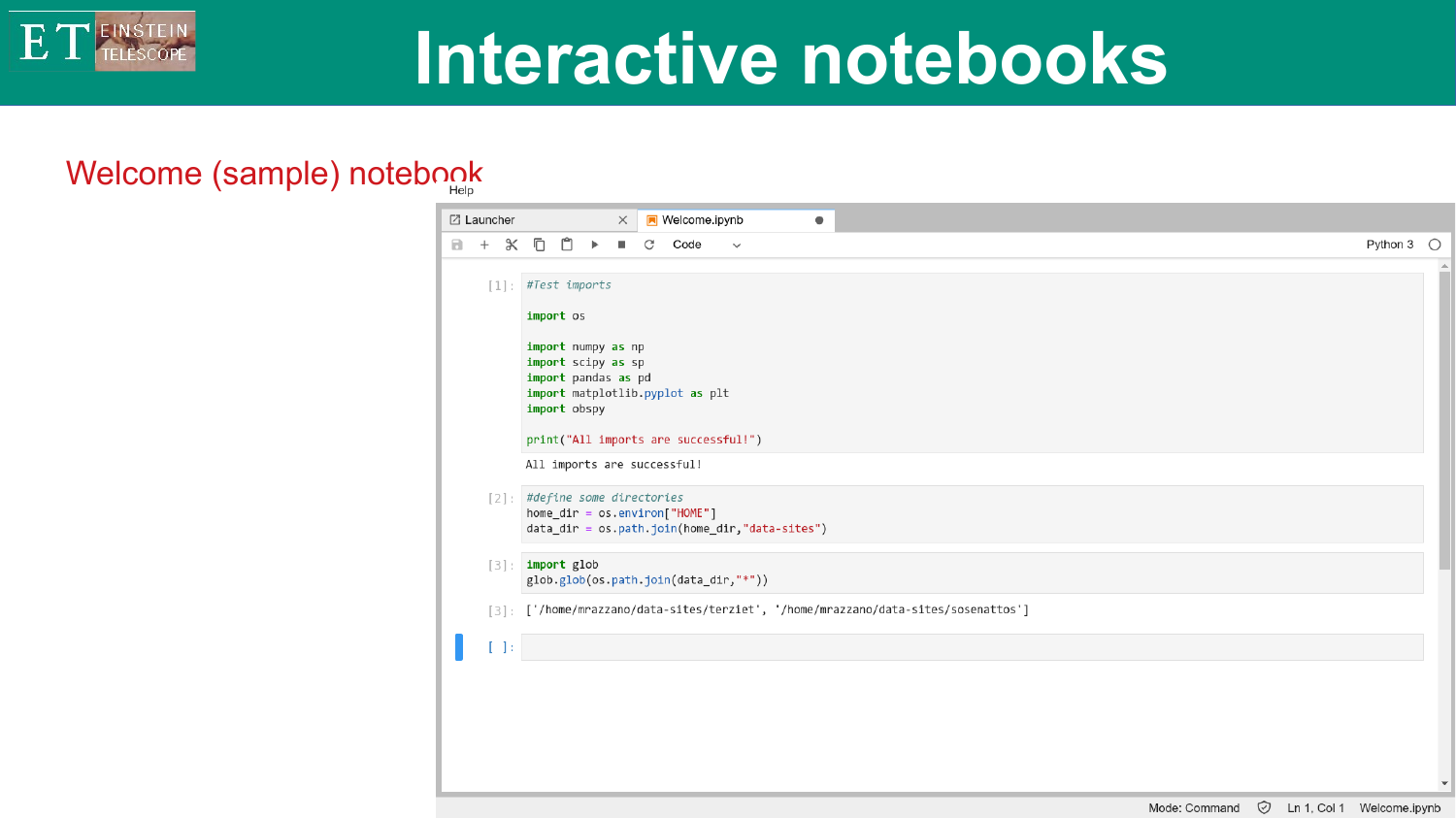# **Howto: get access**

- **Automatic accounting system**
- Fill the form at<https://forms.gle/n2MpK1cg2Mxfdz1o8>(sent around by email, will send again and put in a more convenient place)
	- Scripts will take your requests, make an account for you, set up directories and send an email to you with username and temp pwd
	- $\cdot$  Usernames as name+surname  $\rightarrow$  nsurname
	- Latency half hour, can be longer in some cases
	- Will also add github account to et-sw (I am doing it, so it will take some extra time)
	- In case of problems, let me know!

## **Documentation at https://tinyurl.com/y4ukh98d**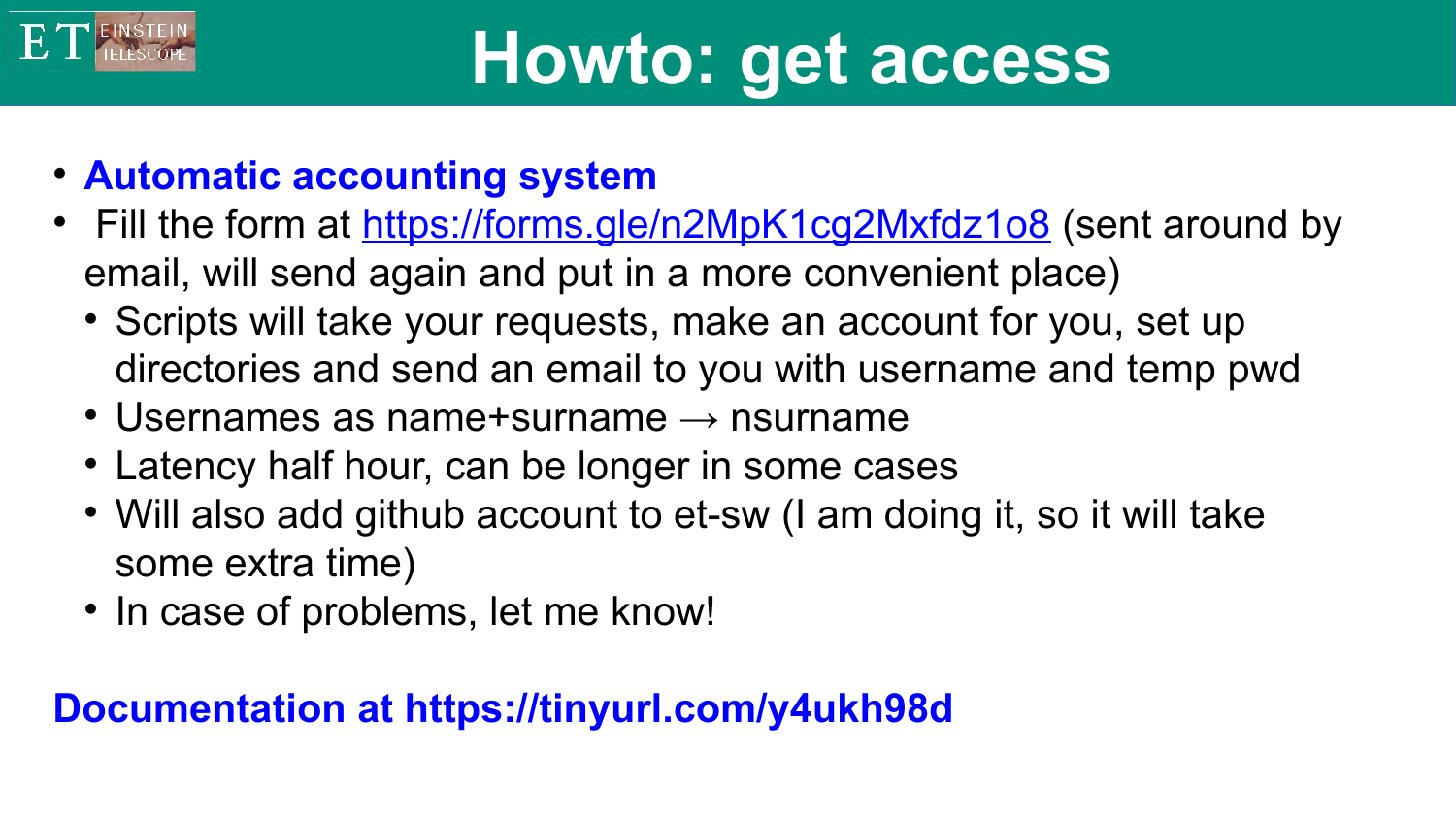#### E<sub>T</sub> **Howto: access and upload data**

### **Access**

- Now via ssh and scp
- Implement (if useful) web-based
- **Upload data**
	- Scp to the data-sandbox/sitename
	- The system will copy the files to the final storage space (data-sites)
- **Use JupyterLab interface**
	- Go to [https://etrepo.df.unipi.it](https://etrepo.df.unipi.it/)
	- Login with your username and pwd
	- Write code and enjoy